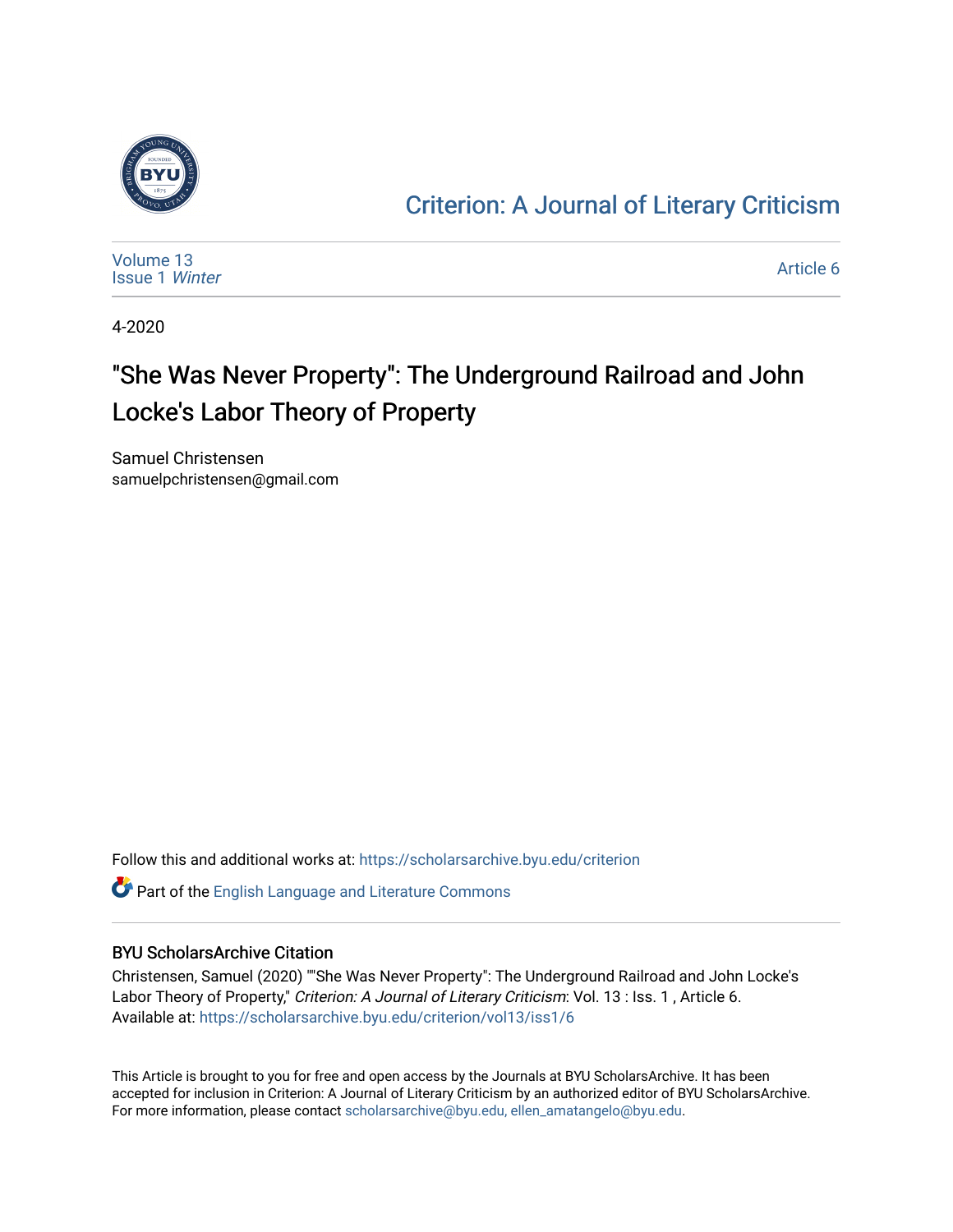## "SHE WAS NEVER PROPERTY"

The Underground Railroad *and John Locke's Labor Theory of Property*

*Samuel Christensen*

Born in 1632, John Locke was one of the preeminent philosophers during the Enlightenment period. He contributed significantly to this influential epoch by developing classical liberalism, reviving classical republicanism, and instituting the social contract. Individual sovereignty, the foundation for many of the arguments propositioned by Locke, resonated with many in the burgeoning American colonies. In fact, Thomas Jefferson and other Founding Fathers drew extensively from Locke; he was, perhaps, the most influential philosopher to the creation of America and the American ideal (Huyler 223). This is evident in Jefferson's Declaration of Independence, which claims that "all men are created equal . . . [and] are endowed by their Creator with certain unalienable Rights, that among these are Life, Liberty and the pursuit of Happiness" ("Declaration"), nearly reiterating word for word Locke's theories from over a century earlier about man's right to life, liberty, and property (Huyler 221). An early draft of Jefferson's Declaration contained a paragraph decrying the evils of the slave trade in Great Britain but was removed by the American Continental Congress so as not to appear hypocritical and blatantly betray the moral high ground Americans sought (Jefferson). Understanding the rough draft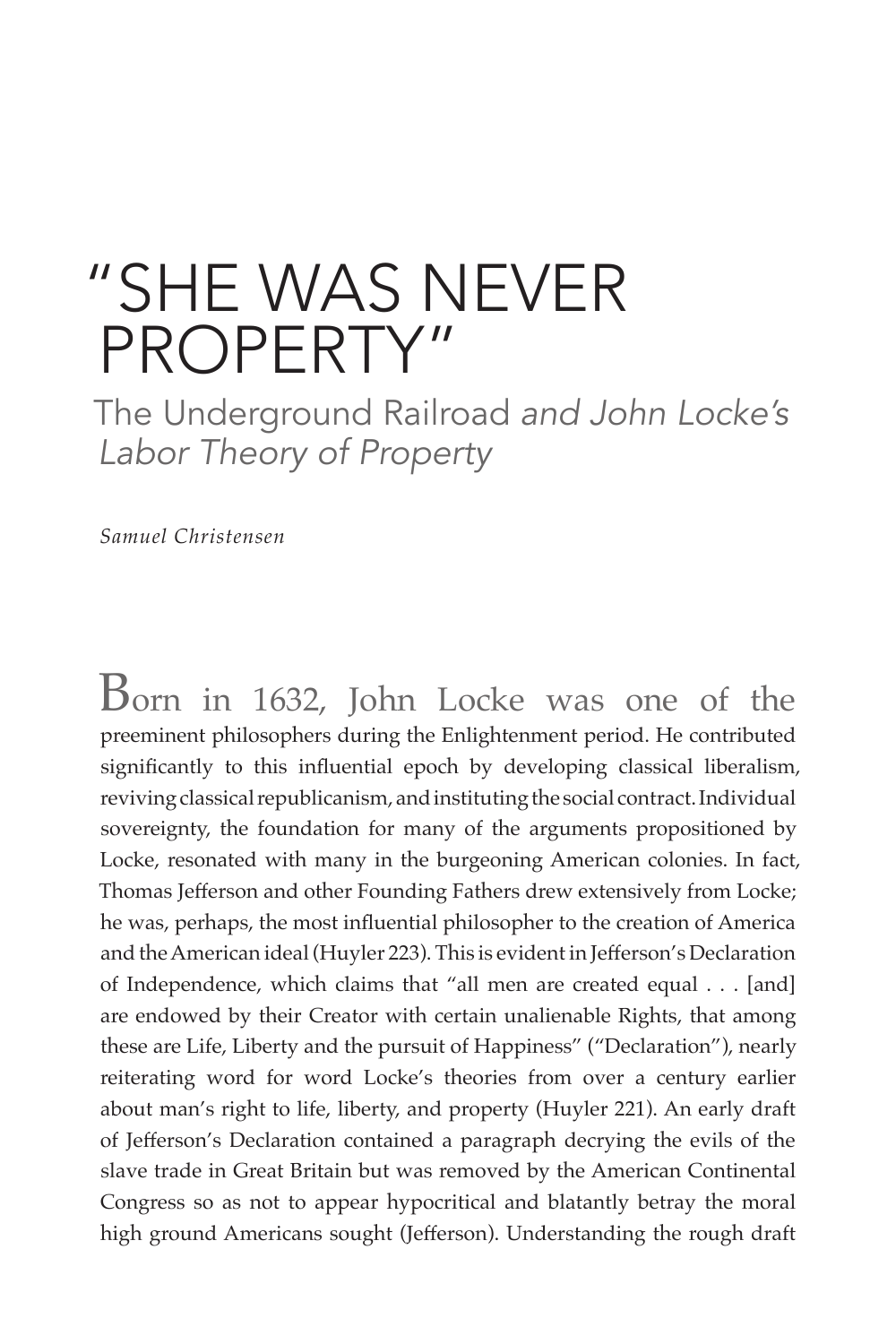of the Declaration of Independence beyond its historical value, and instead viewing it philosophically, leads to an analysis of the myriad postulations espoused by Jefferson, including "how equality may be the foundation of rights" (Ginsberg 40)—a foundation that encounters a host of complexities when considering the history of slavery in America, a practice which flagrantly violated these ideals.

In his 2016 novel, *The Underground Railroad*, Colson Whitehead confronts the contradicting philosophies of American ideals and slavery head-on. He makes it clear that Antebellum America, as a whole, has failed to live up to its noble founding and has fundamentally misunderstood the country's foundational doctrines. This is most clearly evidenced by Cora who, on her "spatial" journey north, peels back the psychological veneer obstructing her vision of her Lockean rights to life, liberty, and self-ownership as guaranteed protection by the Declaration of Independence. She comes to view her labor and actions as indisputably her own, which builds in her a correct knowledge of her inherent human value and of a beautiful, proud heritage—a heritage from which all Americans can derive righteous pride and motivation to engage in honest labor, irrespective of race or creed.

As seen in Jefferson's Declaration of Independence, John Locke's philosophies undergird much of the political and moral principles of the founding documents of the United States. Locke's Second Treatise of Government set forth the complex relationship of individual human rights to the authority of government, and Chapter Five, "Of Property," bolsters many of the arguments Locke made in support of the individual and limited power of government. These high-minded ideas on property, however, become convoluted when applied to African American slavery in the nineteenth century. Locke believed that property was a basic human right, along with the inalienable rights of life and liberty, and that human beings were both responsible for, and privileged to, their own individual labor.

Locke's emphasis on the individual recasts the very dynamic of property as a relationship between an individual and nature, instead of an individual and government. Property, Locke argues, existed before civil government and, as such, is not beholden to it (qtd. in Locke xiii). While the earth in its natural state provides sustenance for its inhabitants, it is incumbent upon inhabitants to gather the sustenance for themselves. In doing so, the goods of the earth pass from "common" property to "individual" property (Locke 17);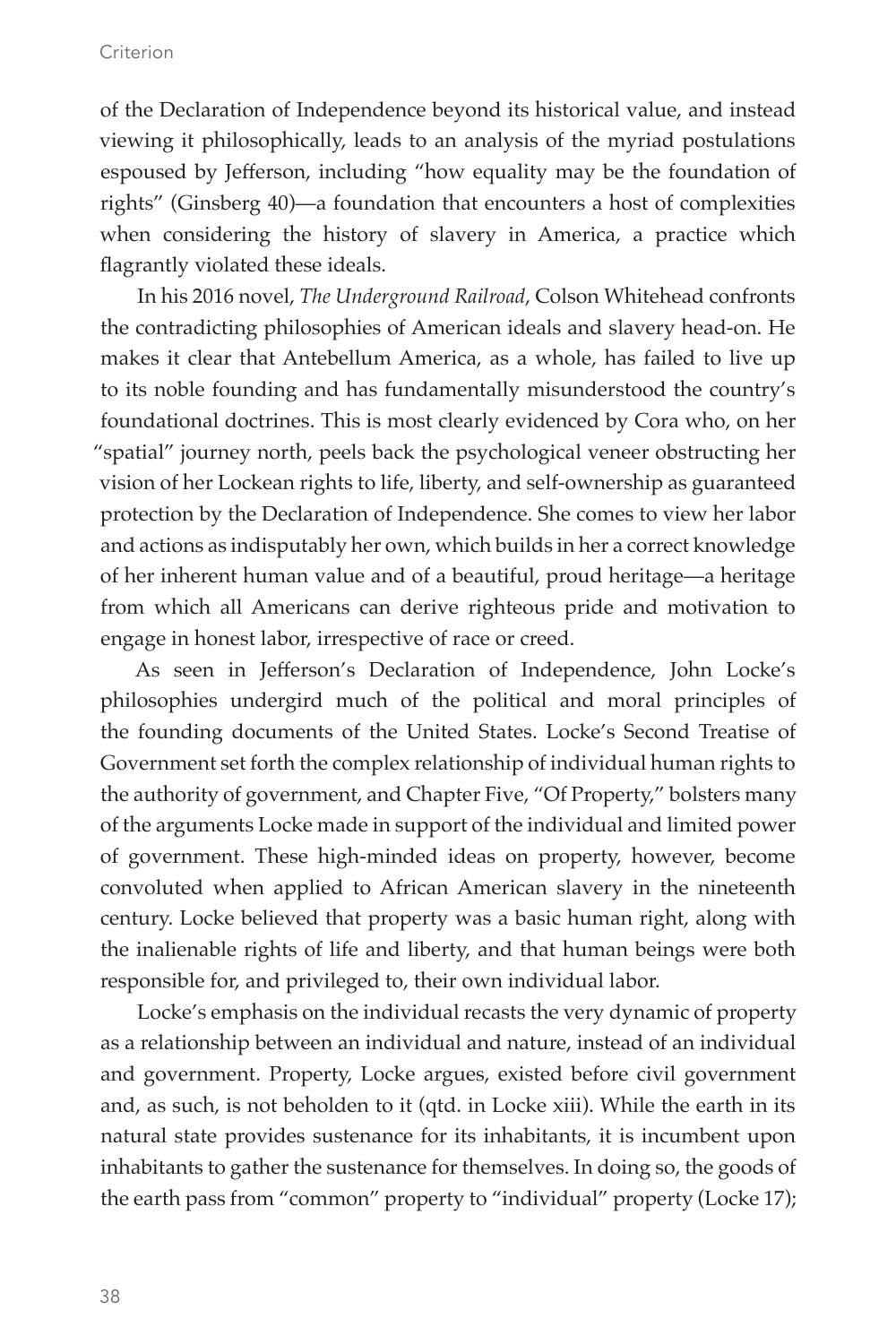that is, when a person expends energy—or labor—to harness substance for gain, that substance becomes the right and property of the expender.

A person's property comes not only as a result of collecting something that nature created, but in conjunction with work enacted on other parts of nature. Lockean theory dictates that the world was to be used by the "industrious and rational," and that labor was a man's right to the world (Locke 20). Industriousness, according to Locke, was a mandate from Heaven: "God and his reason commanded [mankind] to subdue the earth, i.e., improve it for the benefit of life, and therein lay out something upon it that was his own, his labor" (20). So, Locke argues, nature, when mixed with labor, becomes improved and more valuable than it had been or otherwise would be, for "it is labor indeed that put the difference of value on everything" (24). Mankind, then, is not simply granted the right to the product of his labor, but entitled to it—it is undeniably his property by virtue of his work (23). This property "could not be taken from him wherever he had fixed it" (21). Most important, perhaps, is the knowledge that man was "master of himself and proprietor of his own person and the actions or labor of it." Man's property "was perfectly his own and did not belong in common to others" (27). From this, it becomes evident that labor and property have an important effect on individualism and identity.

In his book, *The Practice of Everyday Life*, Michel de Certeau explains in "Spatial Stories" how actions transform places into spaces, and why owning property conveys heritage and value to a person or object. First, Certeau outlines the difference between mere "places" and "spaces," saying that a "place" is a stable, inert thing or location whereas a "space" is an "ensemble of movement" performed by someone or something within a given dimension (117). A space is in a constant state of modification while a place is, essentially, "dead" (118). Applying this knowledge to the framework of property, then, land and possessions take the form of place, while labor—movement and operations—takes the form of space. Certeau's theories are almost exclusively applied to land, but may just as well apply to human slaves, who were regarded by slave owners as property as much as any given plot of land.

Certeau argues that the very basis of all stories comes from the transformation from place to space or, the reverse, space to place (118). Cora's story in *The Underground Railroad* shows her transformation from incorrectly viewing herself as a "place"—as property—to learning that she is, in fact, a "space." Through her experiences, Cora learns that the actions she performs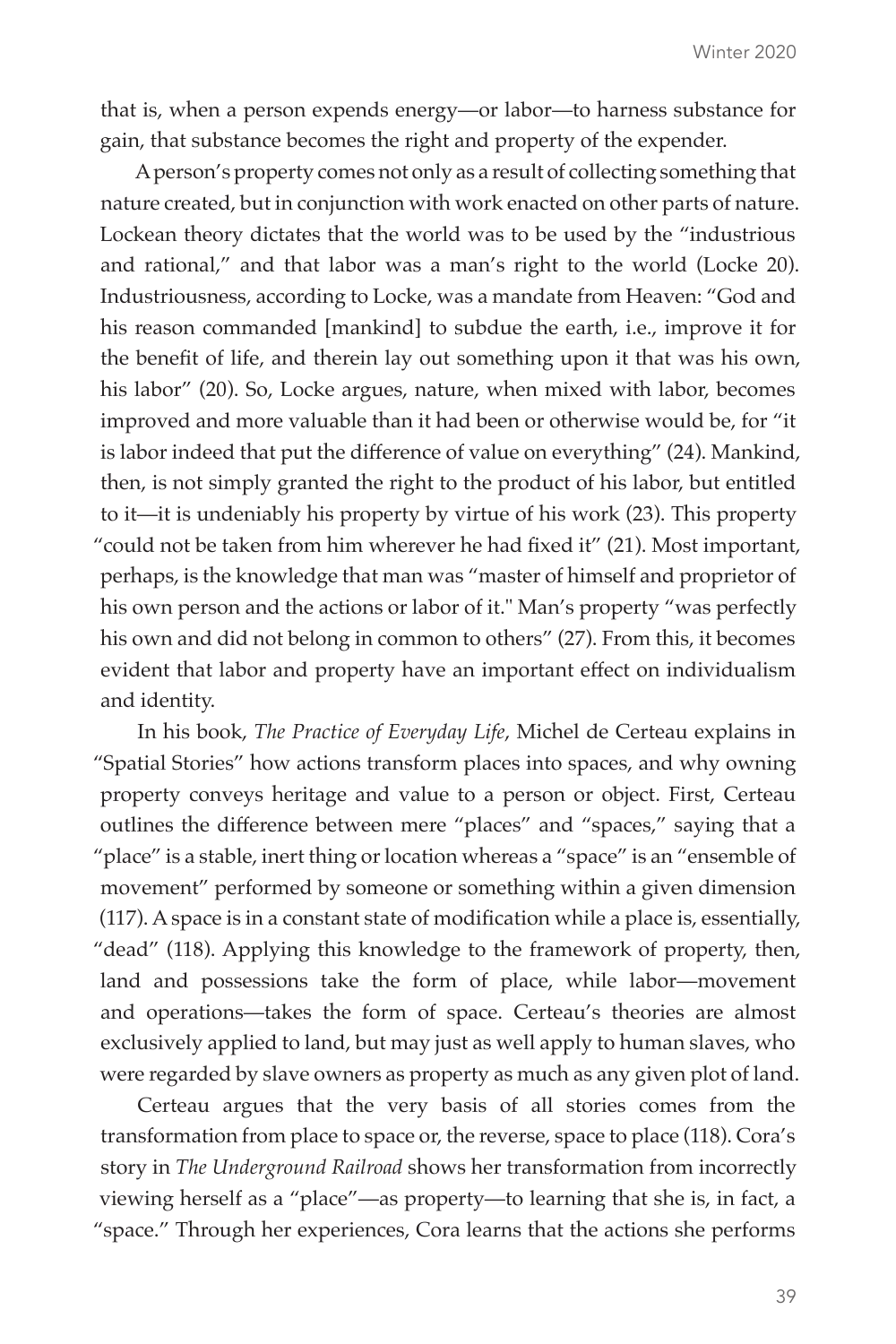in space—which comprise her labor—found, build, and become her story, history, and, thus, heritage. The function of this created story establishes and legitimizes the claim to the Latin "fās," or divine law, "without which all forms of conduct that are enjoined or authorized by [human law], and . . . all human conduct, are doubtful, perilous, and even fatal" (qtd. in Certeau 124). Understanding that stories found and establish fās promotes a recognition of inalienable rights and a sense of a certain divine heritage for the individual. In the text, Cora notes the gulf between the "slave part" of her versus the "human part" of her (Whitehead 34), which could easily be interpreted as the dead "place part" versus the living "space part." These two ends present a starting point, an ending point, and a sort of internal trajectory implied between the two that makes up Cora's own spatial story. On Cora's journey to "space," her enemies try to ignore, delegitimize, and discredit her rightful claim to her individual human rights by attempting to erase her story and failing to recognize her actions and labor as contributing to an ever-growing body of heritage.

Understanding both Certeau's theory of spatial stories and Locke's property theory. is essential to uncovering the internal journey Cora takes and its application to American history. The unprecedented success America has experienced since its eighteenth-century founding may, in part, be explained by the large number of Americans who have consciously or subconsciously embraced Locke's theory on property. Cora likely did not know Locke's property theory directly, but came to subconsciously embrace it, which, in turn, aided her psychological story journey from "place" to "space" and made her the master of her own actions and heritage. To better understand Cora's journey, it is instructive to first view the source from which her knowledge about American and human rights sprung: white southerners. A brief analysis of Ridgeway, the most prominent white character in the novel, reveals a flawed perception of America and of Locke's property theory that was foisted upon Cora and other slaves.

Ridgeway's job was simple and he was excellent at it: find and return lost property to its proper owners. According to the novel, "Ridgeway gathered renown with his facility for ensuring that property remained property" (Whitehead 82). Throughout the text, Ridgeway continually attempts to discredit Cora's actions and labor as illegitimate evidence of intrinsic, divine rights. He may have believed that in doing this, Cora would continue to view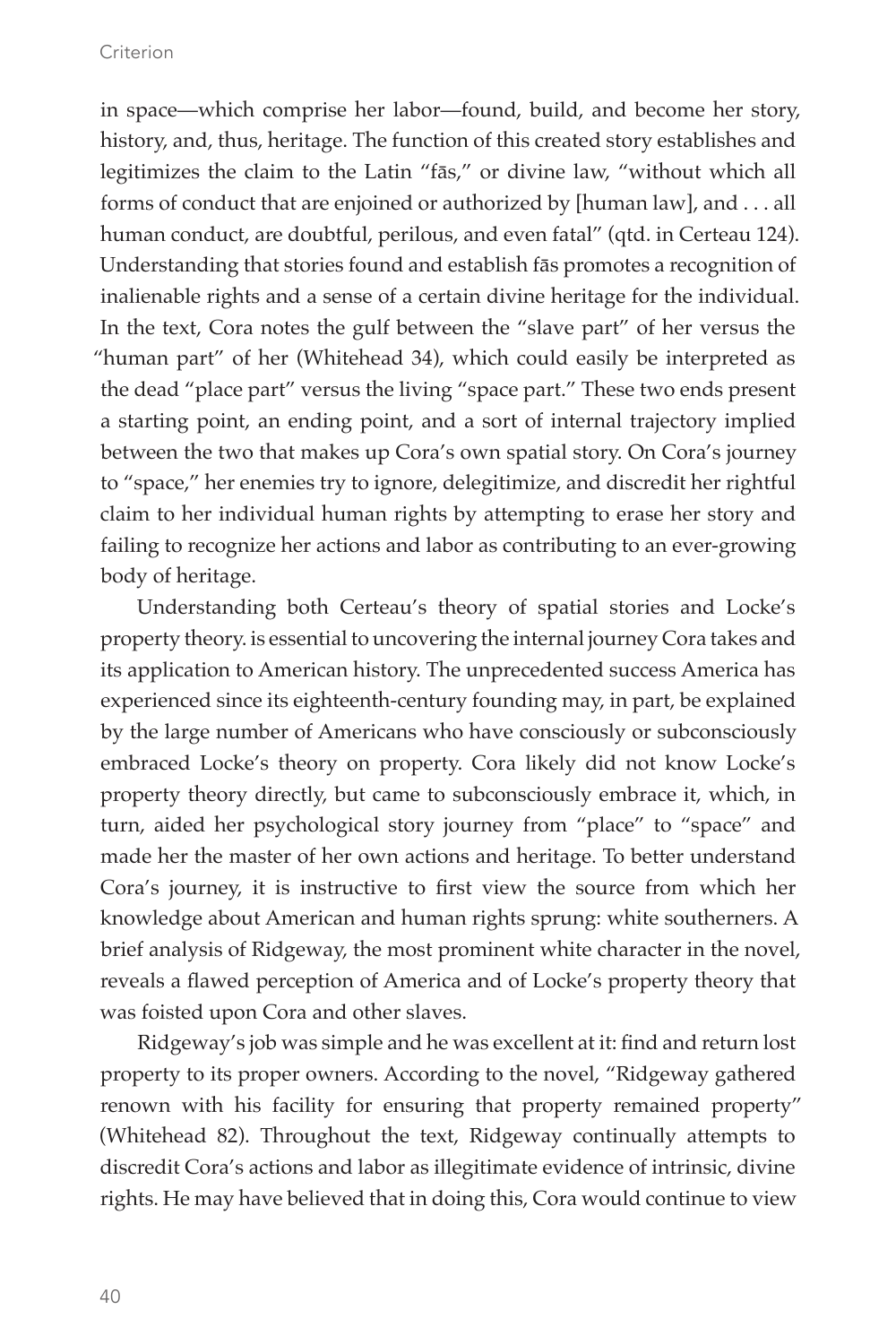herself as less than what she truly was—she would continue to view herself as dead property with no claim to freedom over her own actions.

In performing the requirements of a slave catcher, Ridgeway reveals that his nefarious actions are guided by his personal philosophical interpretations rather than by the philosophy intended by America's founders. Largely, his philosophy is derived from the American concept of "Manifest Destiny" and an erroneous comprehension of the spirit of United States law. Manifest Destiny was a sacrosanct belief that advocated for and justified the expansion of the U.S. throughout the American continents. Ridgeway interpreted Manifest Destiny as the reason for his white skin and as a moral justification for the egregious damage he and others inflicted upon America's "others" during this time. He reveals this justification explicitly in Tennessee by defining Manifest Destiny to Cora as "taking what is yours, your property, whatever you deem it to be" with others allowing you to take it "so that we can have what's rightfully ours" (Whitehead 225). Here, it is clear to readers that Ridgeway subjectively defines personhood and property, often violating a person's right to rule over themselves. Ridgeway mistakenly believed that the "Great Spirit" of America was "if you can keep it, it is yours. Your property, slave or continent. The American imperative" (82). He does not see universal human value and instead adheres to the view that white men were destined to own American land simply because they did own it and were not in chains (82). Lockean property theory can approve the doctrine of Manifest Destiny because it encourages people to make use of natural land through labor. But, Ridgeway and evil whites violate the Lockean justification of Manifest Destiny by offending the core values of life and liberty in pursuit of property, a result that would have in no way been approved by Locke.

Ridgeway's understanding of Manifest Destiny as subjectively defined property waiting to be reclaimed by its proper owner contributed to an overall misunderstanding and misapplication of the law. He fails to adhere to the belief held by Locke and Jefferson that, ultimately, mankind is the property of God and, as such, is endowed with immutable rights, such as the right to life, liberty, and property (Huyler 221). Instead, Ridgeway believes that the "same laws governed garbage and people" (Whitehead 82)—particularly poor people or people of other races—a detestable and inherently false conclusion. Yet, Ridgeway seems to fully believe this. Inalienable rights, if existent at all to Ridgeway, are different or distributed differently among people.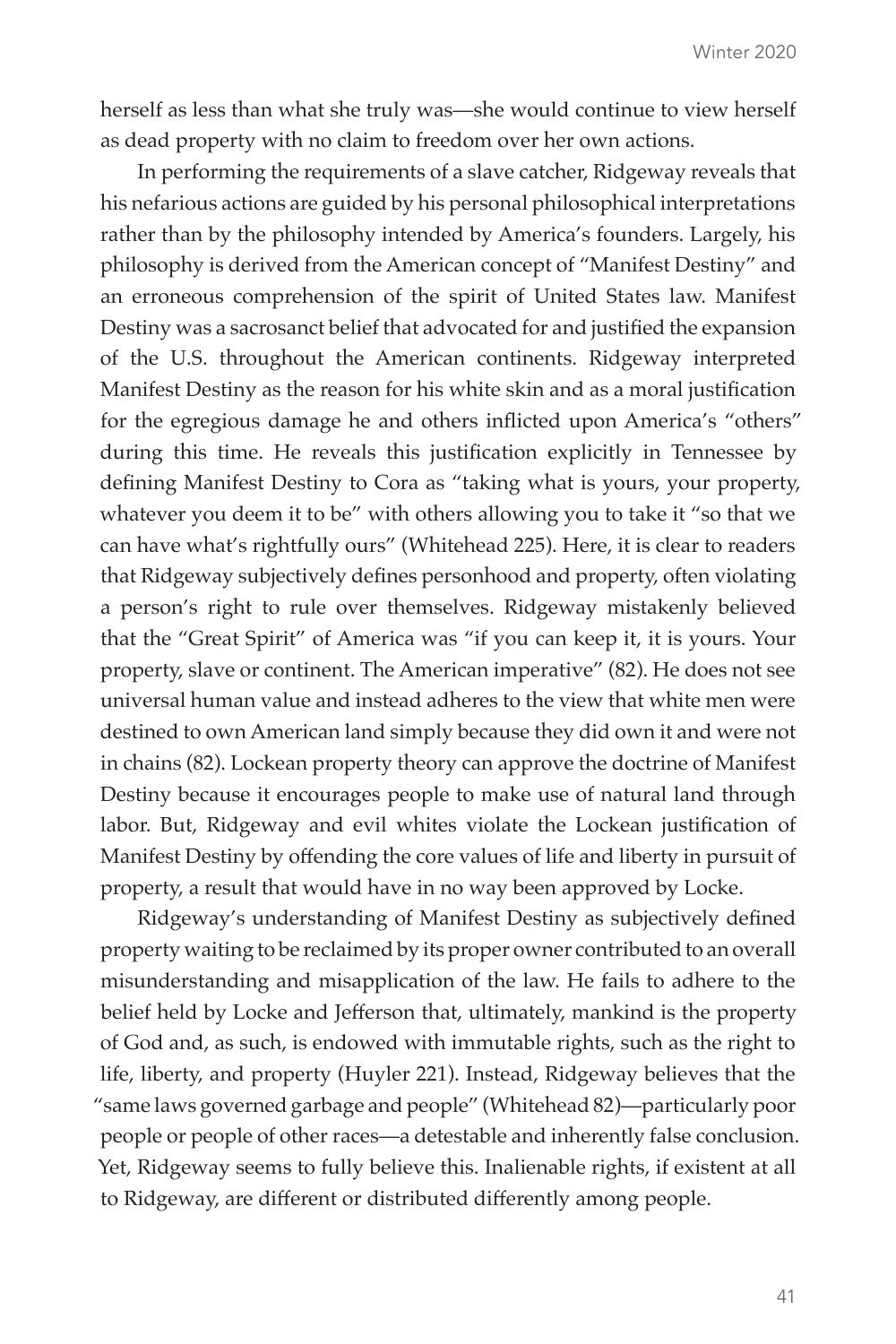Particular mention is made of Michael, a slave who was overworked and murdered on the Hog plantation because he could recite passages from the Declaration of Independence. Michael could, in fact, recite long passages from the Declaration of Independence, but did so at the behest of his master who found it entertaining (Whitehead 32). To Michael's master, this was nothing more than a cheap parlor trick—nothing in this act reflected the high ideals inscribed in the founding document. The slave owner forcing his slave to memorize and recite passages from the Declaration of Independence only served to cheapen and discard the philosophies of the document. In fact, uneducated Cora understands the meaning that lay in the words of the Declaration better than the majority of white men mentioned in the novel. She recognizes the hypocrisy that "the ideals [white men] held up for themselves, they denied others . . . created equal was not lost on her. The white men who wrote [the Declaration] didn't understand it either, if all men did not truly mean all men" (119). The repeated injustices and violations of the spirit of the founding committed by whites against black slaves evidence this. Indeed, it seems as though whites operate under a fundamentally different law than the laws to which America claimed subscription. Royal identifies the hypocrisy of "white law" and intelligently suggests "there are other ones" (231)—other laws besides "white law."

The southern misunderstanding of law and the philosophical founding of America, of which Ridgeway is merely an example of the group at large, had a particularly damning effect on Cora, who was inflicted with trauma and indoctrinated with this damaging falsehood since childhood. Cora, at one point, reaches the understanding that "slavery is a sin when whites were put to the yoke, but not the African. All men are created equal, unless we decide you are not a man" (186). This clear subversion of the doctrine of humanity upon which America was built exhibits the subjective comprehension and application of that doctrine—a doctrine that claims virtue specifically because of its objectivity.

Cora's journey from place to space can only begin with a discussion about Ajarry, who exhibited many aspects of "place" and several sparks of "space." For the repeated references in the novel to the three-yard plot of land that first belonged to Ajarry (Whitehead 13), there is no mention of the plot in the "Ajarry" section, the first of the book. In this section, Ajarry's value, more than anything, is shown to be only exchange value, with Whitehead using a variety of transactional terms in regard to Ajarry, like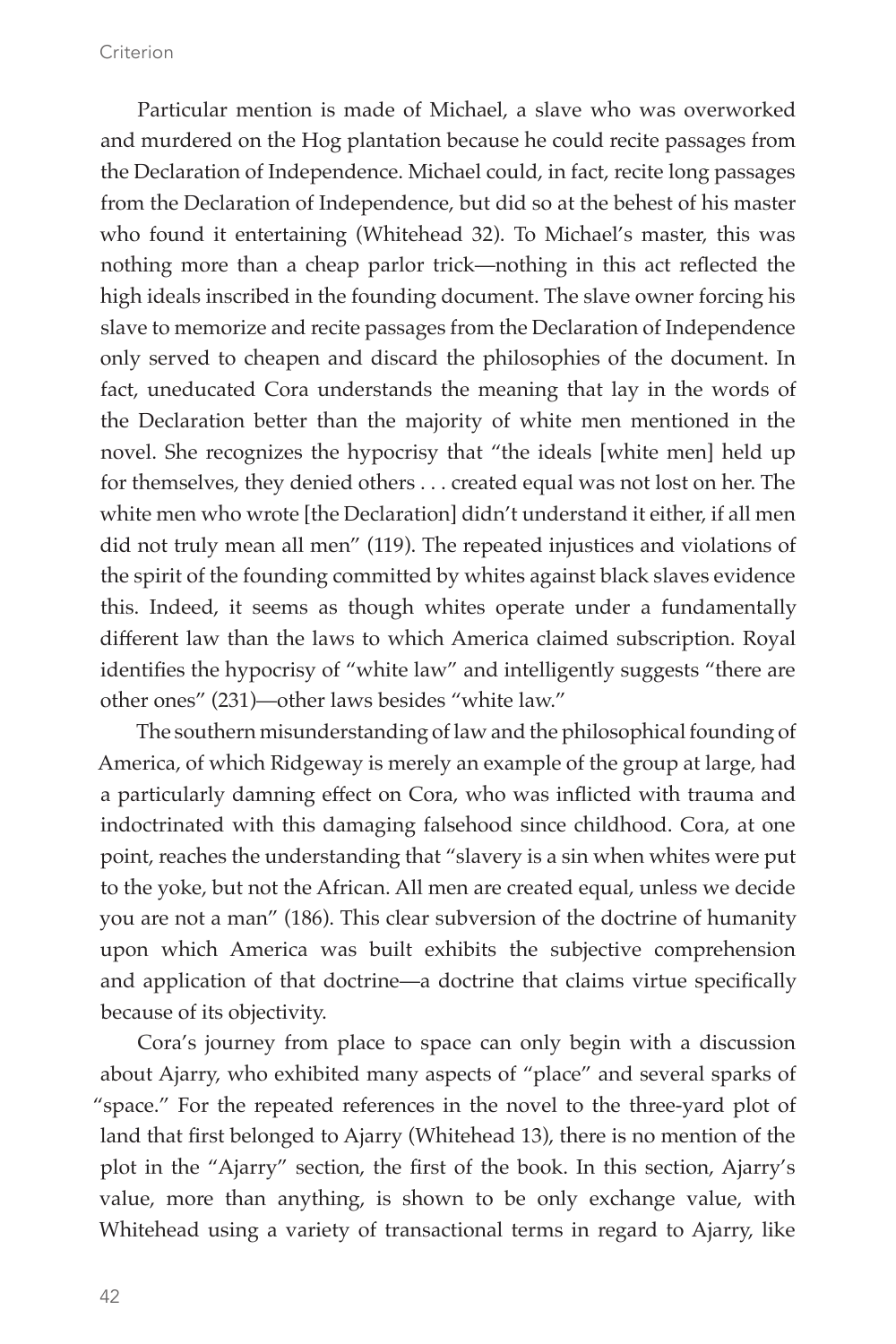"sold," "appraised," "swapped," "price," "asset," and "market" (3, 5, 6, 8). These financial words reinforce the notion that Ajarry was fundamentally property, and, as property, "her price fluctuated" (6). As Cora understood it, "Each thing had a value . . . [i]n America the quirk was that people were things . . . If you were a thing—a cart or a horse or a slave—your value determined your possibilities" (6–7). Prices for assets and "things" do fluctuate and have always fluctuated as a principle of economic theory; the incorrect and insidious assumption made by the white slave owners and communicated, in turn, to black slaves was that "price" was equivalent to inherent human value. This mode of understanding leads Ajarry to devalue her own worth and self-limit her rightful access to human rights. Ajarry understands "liberty" to be "reserved for other people." Thinking otherwise "was to escape the fundamental principles of your existence: impossible" (8). According to Locke and the founding principles of the United States, this simply is not true. Inherent human value is endowed by God, infinite, and inalienable; it does not fluctuate. Violating the assumption of value serves only to sever the divine bonds of humanity. The view that human value is not absolute, subject to the whims of the economic marketplace, was the view that Cora inherited and internalized from Ajarry and white slave owners.

Despite not explicitly mentioning the plot of land in the "Ajarry" section, Whitehead makes it clear that Cora inherited the land from Mabel and Ajarry. The land did not become family property simply through its own existence or because the law decreed it. Instead, in the beginning, the paltry plot was nothing more than "a rumble of dirt and scrub behind [Ajarry's] cabin" (13). But Cora understood that "the dirt at her feet had a story" (13)—a mention like this hearkens back to Certeau's theory wherein land is saturated with significance and tells a distinct story. The story of the plot, then, is its transformation from dead, "inert" (Certeau 118) place to living, active space made possible through the labor exerted upon and mixed with the land by Ajarry, Mabel, and Cora. A "space" plot boasted value and a proud heritage that a "place" plot did not. Among the myriad actions perhaps taken on the land by Ajarry, Mabel, and Cora to transform the plot into a space, Whitehead includes, tying a goat, building a chicken coop, growing food (13), and fighting for it (15). Whitehead asks, "Why should [Old Anthony] and everyone else respect this little girl's claim just because her grandmother had kicked the dirt over once?" (17). In response, Old Anthony should respect this little girl's claim because Cora's grandmother kicked the once-worthless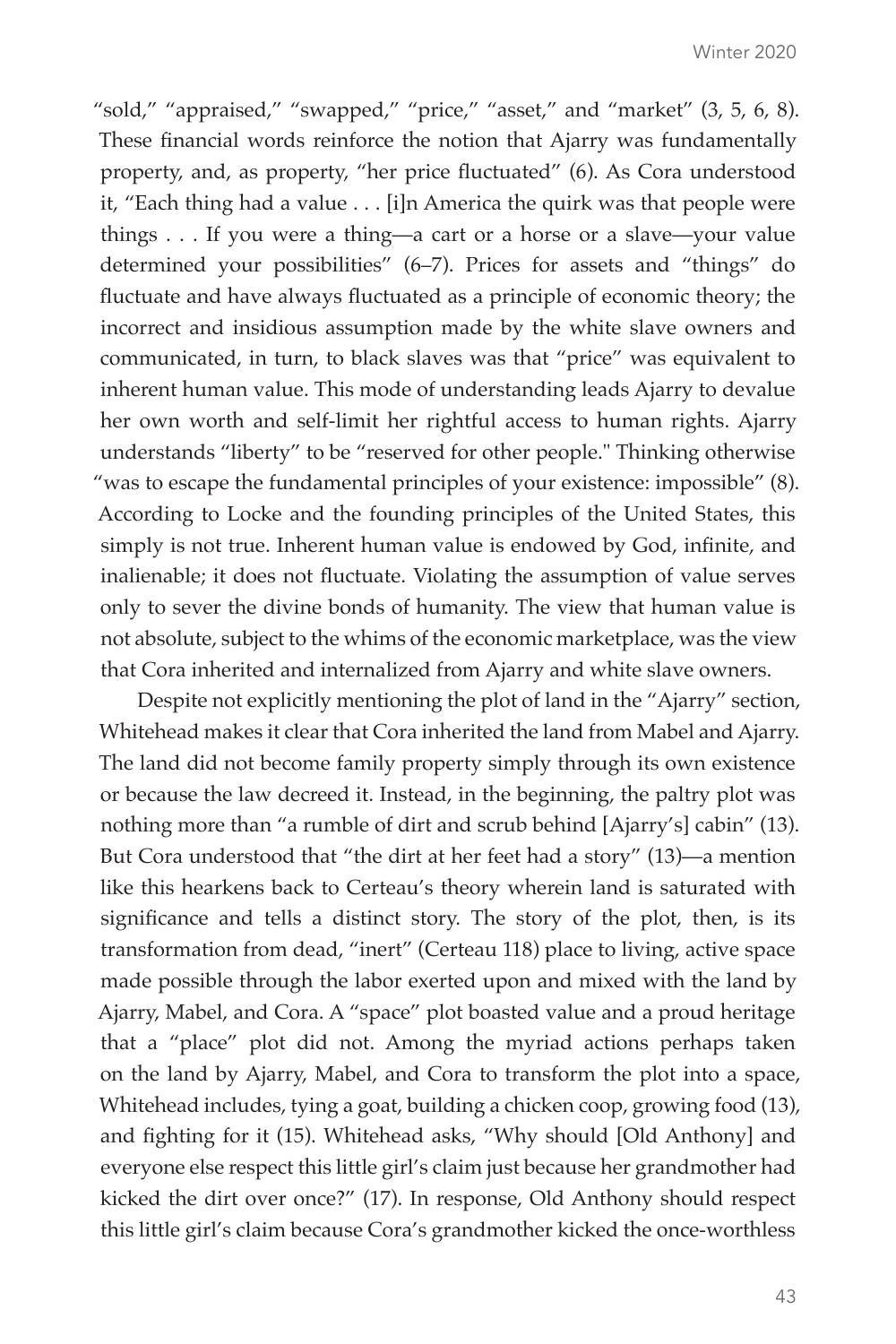dirt over, expended her labor upon it, and made it productive; so did Cora's mother, and Cora, likewise, continued in this tradition.

While on the Hob, Cora valued her plot of land highly, but after escaping the plantation, she thinks back to the plot—the land itself—and recognizes it as an almost trivial form of property. This garden that she once "cherished," she "now saw it for the joke it was—a tiny square of dirt that had convinced her she owned something" (Whitehead 184). This revelation comes to Cora on the second stop of her journey in North Carolina, where she begins to see that simple material goods or land do not alone constitute true property; rather, labor—the willing actions taken by an individual—upon an object or in pursuit of an objective forms the basis for true property. According to an interview with Whitehead, the garden was the one thing on the plantation Cora could call her own. It was a place where, "in the midst of a complete lack of agency," she could "be creative" ("Conversation"). More than its economic value as a physical object or location, however, the land itself had redemptive value precisely because it permitted Cora to act and labor for her own self, thus generating property that was uniquely her own. While Cora is beginning to understand this important distinction, this conclusion is not immediately recognized as she is in the process of her own internalized, psychological "spatial story" moving toward understanding. In North Carolina, "her plot was a shadow of something that lived elsewhere, out of sight" just as "the Declaration of Independence was an echo of something that existed elsewhere" (Whitehead 184; emphasis added). "Something," in this context, almost certainly refers to the promise of equal rights unearthed to her knowledge through the expenditure of her individual labor.

Throughout the novel, Cora labors for herself and finds satisfaction in her labor; however, Cora's labor did not merely satisfy, it instructed her, over time, about the inherent right to herself. For example, in the Sunday hours at Hob when she was not forced to perform regular slave duties, Cora engaged in various forms of labor that encouraged her discovery that "she owned herself" (Whitehead 12). Labor here includes "tug[ging] weeds, pluck[ing] caterpillars, thin[ning] out the sour greens, and glar[ing] at anyone planning incursions on her territory" (12). Each of these acts constitute a form of labor for Cora—an act voluntarily performed upon an object—and is similar to Locke's own theory of mixing labor with nature. Interestingly for Cora, even the simple act of "glaring" was an act of individual labor that convinced her of her own property and right to existence, and she engaged in this behavior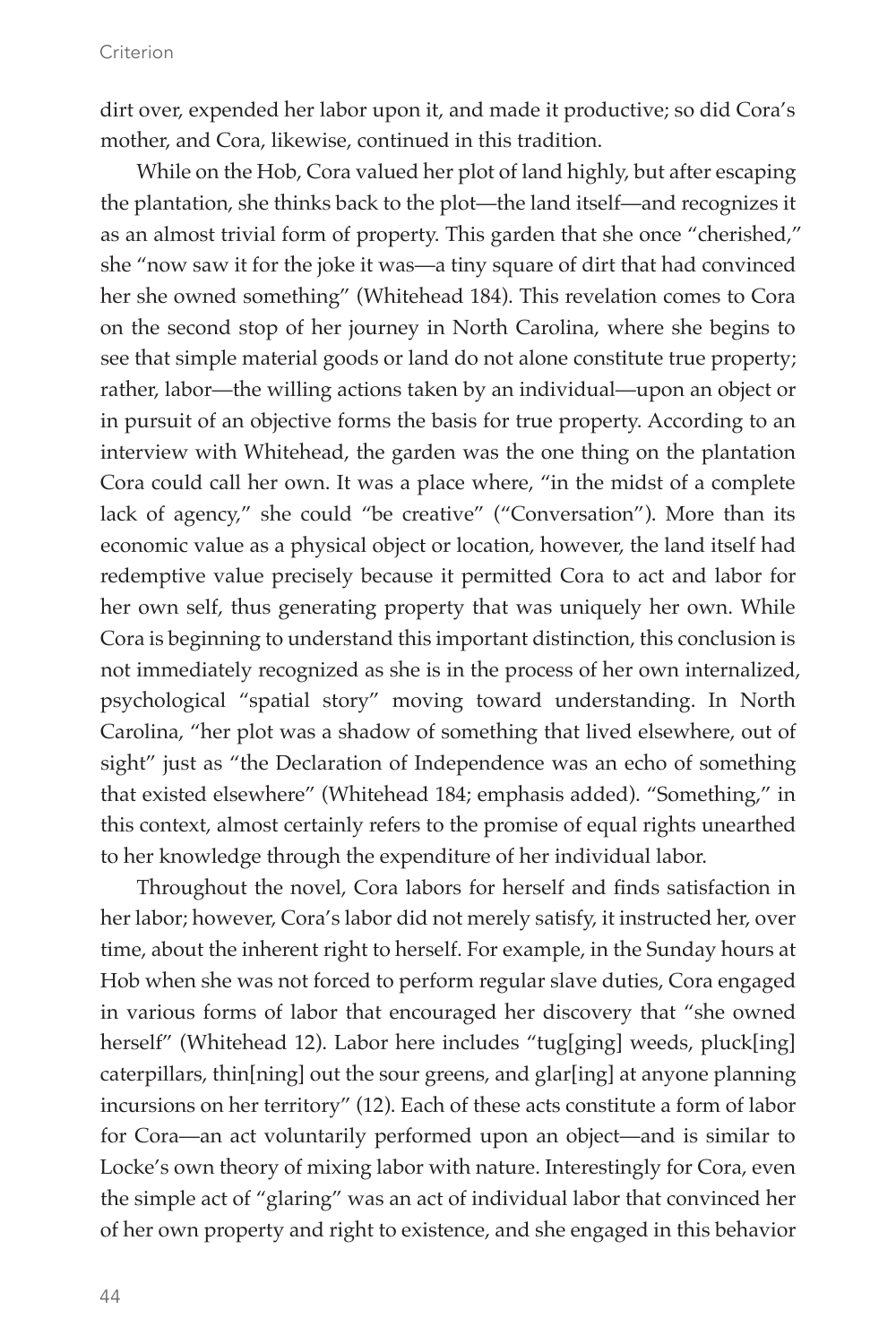again while at the museum in South Carolina. In time, Cora's actions added up to a knowledge of her ability to interpret the actions and labor she chose to engage in as belonging to her and her only. Other acts and labors Cora engages in to build the knowledge of herself as her own property include the effort she put forth into reading and writing. In South Carolina, where reading and writing classes were taught to black laborers, Cora diligently consumed the "nourishing" education (98)—even while others did not—and was proud of what she was learning to accomplish through her work.

Other examples of instructive labor along Cora's journey toward defining her own existence as rightful and valuable include running away, working to a purpose at the Valentine Farm, and learning from the examples of others, like Sam and Royal. In running away, Cora necessarily subjected herself to strenuous acts of labor at each stop along the way. On the Valentine Farm, Cora learned that "work needn't be suffering, it could unite folks" (Whitehead 277) and anyone could be anything they wanted to as a result of their labor, including the rightful owners of themselves: "Freedom was a community laboring for something lovely and rare" (278, emphasis added). Sam instructs Cora on the ephemeral value of material possessions by losing all his possessions and shows that his greatest "property" was his actions: the relationships he had labored to build. Royal, too, assists Cora's understanding by rebutting her claim that "Land is property. Tools is property. . . . I'm still property, even in Indiana" (277) and firmly reminding her that she was free (277). Cora's experiences, taken as a whole, make up a unique story of labor—a story that was her own. Like the inalienable rights granted by God to all people and supposedly protected by the United States government, this story was Cora's property, and it could not be taken from her. She owned it and began to unlock the philosophical significance it held for her. In this new story, all Americans worked for themselves and were the rightful recipients of the fruits of their labors, both the physical fruits and the psychological fruits that came from accomplishing tasks and making meaningful contributions to a community. They began to create their own legacies through labor.

The first time Cora sees the underground railroad station, she is overwhelmed by its grandeur but always wonders who constructed the railroad. Cora thought the railroad "was a marvel to be proud of" (70), "appreciated the labor that had gone into its construction" (68), and "wondered if those who had built this thing had received their proper reward" (70). The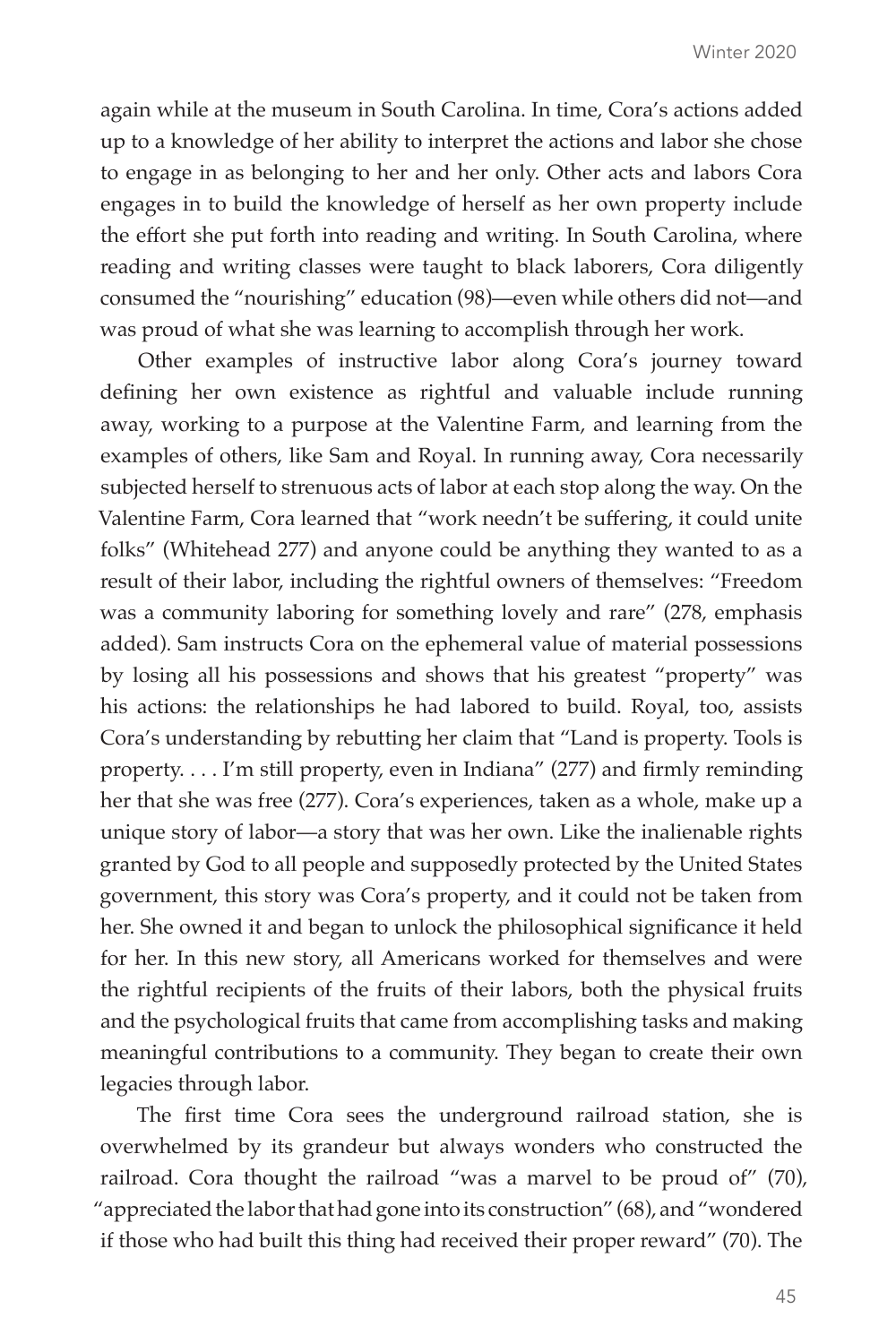labor in constructing an edifice like this was a fundamentally different type of labor than the slave labor she was accustomed to, for "not one of [the slaves] could be prideful of their labor" (70) on the plantation because slave labor stripped them of real property. Cora questions who built the railroad, and, by implication, who ought to receive the pride associated with its magnificent construction (262). She never receives a clear answer and is told only that the "sheer industry that had made such a project possible" took more years to construct than she knew (68).

In coming to a knowledge of Locke's property theory and its direct effects on her sense of value, heritage, and inherent rights, Cora increasingly values the labor put into the construction of the railroad by those unnamed actors who took something and made it their own unique, magnificent property. Astute readers will note the postmodernist element of the text and realize that Cora is, in fact, valuing the vast and magnificent network of the intangible, true underground railroad that led as many as 100,000 slaves to freedom (Hillstrom xiii). She is sensing those "who stood with all those other souls who took runaways into their homes, fed them, carried them north on their backs, died from them" (Whitehead 310). And yet, Royal tells Cora, she is more than just an observer of the railroad or a passenger on its route: "The underground railroad is bigger than its operators—it's all of you, too" (272). Cora learns that she is, in fact, a contributor to that labor she had marveled at for so long. Her actions throughout the book coalesce with the actions of her ancestors, predecessors, and others who gave their time, effort, will, and labor to the noble work of digging the tunnel, making it something they could, without any degree of hesitation, call their own property. Cora finally accessed the knowledge that the worth, value, and ownership she felt as a contributor to the railroad was, in reality, present in her being the entire time.

This revelation of the absolute and inalienable right to self-ownership through labor is vital for modern times. For a book that hints about troubled race relations in the twenty-first century, *The Underground Railroad* encourages all Americans—blacks, whites, and every other intersectional group in the United States—to embrace the history, heritage, and legacy of their American ancestors who labored to produce goodness and deliver it to later generations. Blacks and whites alike may continue to note the sufferings of slaves during and after the time of slavery, but they must also recognize the persistence and willpower required of slaves and white abolitionists to fight against a profoundly immoral and malevolent system. This corrupt system, now long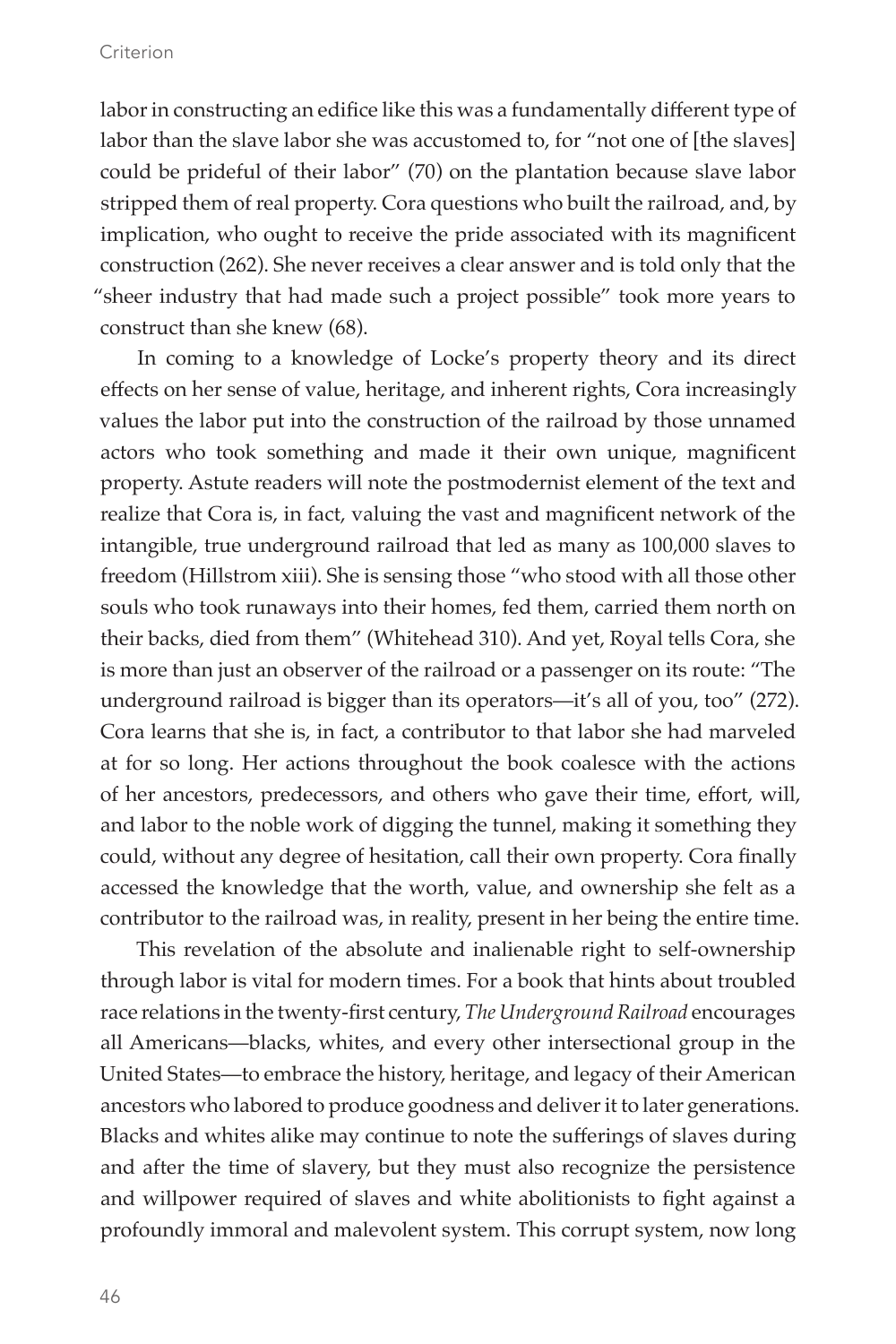defunct, blatantly violated the rights of man set forth by God and enjoined into the American founding by inspired contributors.

In the novel, Royal tells Cora, "we got this tunnel right here, running beneath us, and no one knows where it leads" (272). The irony is that surely someone must know where it leads, otherwise it could not have been built at all. This simple statement conveys the important truth that Cora, or any other passenger and laborer on the railroad, was in control of her own destiny. She could determine the course her life would take and what she would choose to make of her life through her actions. The day before she escaped the plantation, Cora "furiously hacked into the earth as if digging a tunnel" that would lead to her salvation (54). Knowing fully the true nature of labor and property at the end of the book, Cora enters "into the tunnel that no one had made, that led nowhere" (309) and forged her own pathway to freedom—physical freedom and freedom from the destructive and traumatic psychological bonds she thought would always hold her hostage. Cora stopped allowing others to define her existence for her, and she traveled north through the tunnel. But, as she traveled, a central question came into her mind: "was she traveling through the tunnel or digging it?" As Cora pumped the lever on the railcar to move it forward, she realized that "each time she brought her arms down on the lever, she drove a pickax into the rock, swung a sledge onto a railroad spike." She was building the railroad, and laboring in the construction of something this "magnificent" was transformative: "On one end there was who you were before you went underground, and on the other end a new person steps out into the light" (309–10). Cora finally completed her philosophical journey from inert place to active space by realizing her labors were valuable, meaningful, and beautiful. She attained knowledge that the true value of a person is not found in skin color or outward appearance or what is on top; the "miracle" is beneath and found in the actions a person takes and in that for which they labor. It is "the miracle you made with your sweat and blood. The secret triumph you keep in your heart" (310).

Cora "was never property" (304). Americans have a responsibility and duty to uphold the promises made by America's Founding Fathers in documents like the Declaration of Independence to ensure that no man or woman will ever again be property of anyone but themselves. The lofty philosophical establishments of America must not only be ideals from which America sprung, but living truths for which good Americans strive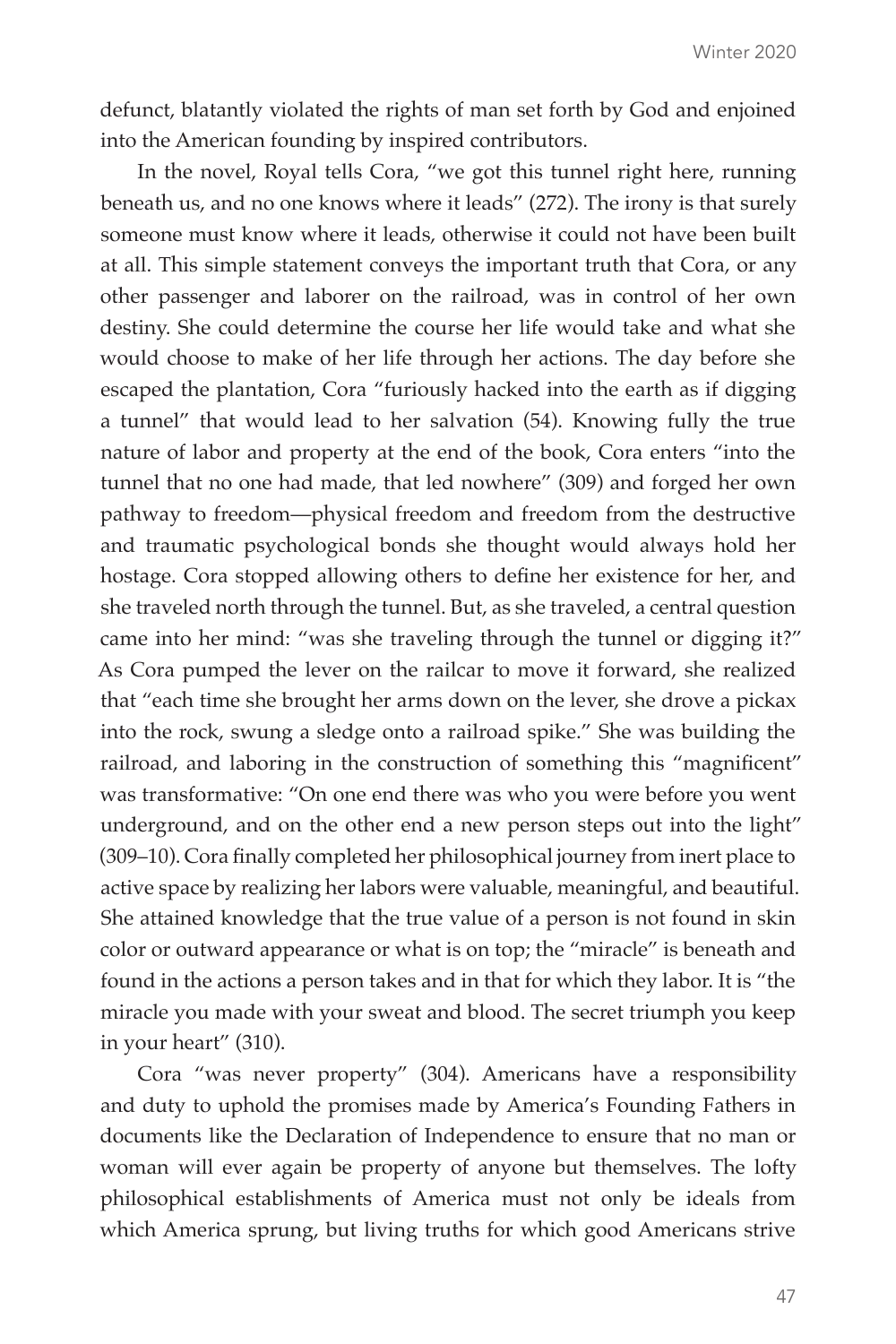every single day. Americans must always fight for equal rights and equal protections of those rights under United States law; they must retain in memory the honest labor of their ancestors, which reaffirms the right to own oneself and one's labor; they must strive to build their own futures and legacies through diligent labor, because they can—because their worth is endowed by God and should never again be regarded as inert property subject to the discriminatory whims or follies of mankind.